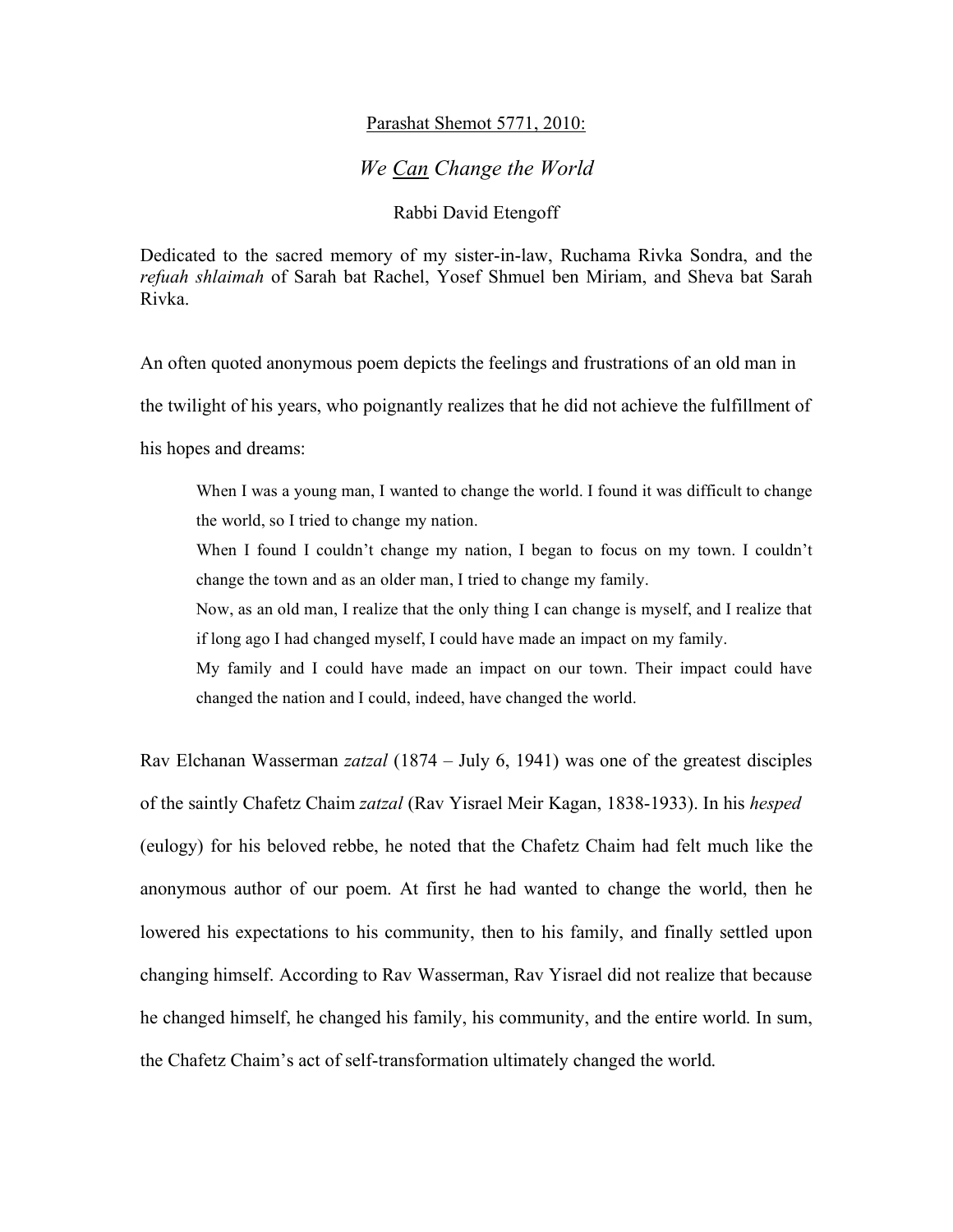I believe our *parasha* contains a similar narrative of self-transformation in the person of *Moshe Rabbeinu* (our teacher Moshe). Let us briefly review Moshe's story as presented herein. Moshe was born to Amram and Yocheved, two of the greatest leaders of the Jewish people during the 210-year period of the Egyptian Exile. In addition, he was the brother of Aharon and Miriam, two individuals who brought their singular leadership to our nation during the events that preceded the Exodus and for the duration of the 40 years of wandering in the desert. Yet, Moshe's youth was not spent in the warmth and comfort of his beloved family. Instead, as the adopted son of Pharaoh's daughter, he was raised amidst palatial opulence and received all the benefits befitting a prince. As Rashi (1040- 1105) notes in his comment on *Sefer Shemot* 2:11, Pharaoh went so far as to designate Moshe the head of his household ("*she'minahu Paroh al beito*"). Most people in his situation surely would have basked in the glow of living in the lap of luxury, and most likely would have done everything in their power to repudiate their enslaved people and family of origin. Moshe, however, even at this stage of his development, acted quite differently than one might naturally have expected.

Although the Torah is completely silent regarding the inner workings of Moshe's mind and consequent actions as the head of Pharaoh's household, we can readily deduce that he viewed his Jewish faith, identity, and connection to his people and family with pride and respect. Thus, he "changed himself," and differentiated himself from the hedonistic culture and heartless individuals who surrounded him. When viewed from this perspective, we can understand why Moshe defended the husband of Shulamit bat Divri (Rashi, ibid.) against the life threatening blows of the vicious Egyptian taskmaster. After all, like any other nobleman of his day, he simply could have chosen to ignore the blatant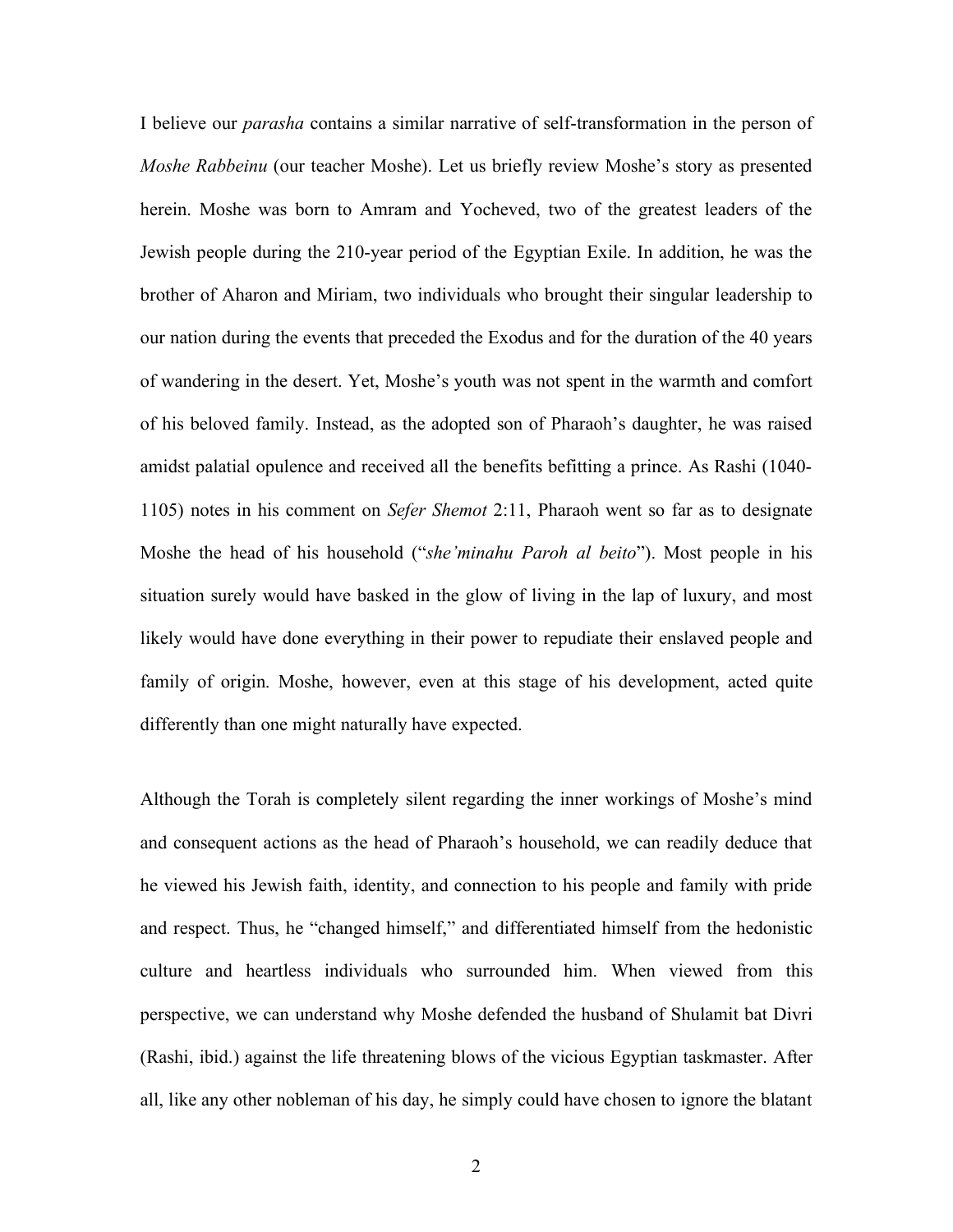violence, as this was how most slaves were treated. Instead, Moshe steadfastly refused to stand idly by, and ran to the rescue of his fellow Jew:

Now it came to pass in those days that Moses grew up and went out to his brothers and looked at their burdens, and he saw an Egyptian man striking a Hebrew man of his brothers. He turned this way and that way, and he saw that there was no man; so he struck the Egyptian and hid him in the sand. (*Sefer Shemot* 2:11-12, this and all Bible translations, *The Judaica Press Complete Tanach*)

The next day, Moshe once again went out of the palace to look after the welfare of his nation. To his shock and dismay, he found two of his own people (Rashi 2:13, Datan and Aviram) in the midst of a heated argument that bordered upon physical violence. He immediatedly asked them to refrain from striking one another. Rather than viewing him as someone nobly trying to resolve their conflict, they viewed him as an interloper and rejected his intervention out of hand. Furthermore, their harsh rebuke revealed that Moshe's actions against the Egyptian taskmaster had become public knowledge:

He [Moshe] went out on the second day, and behold, two Hebrew men were quarreling, and he said to the wicked one, "Why are you going to strike your friend?" And he retorted, "Who made you a man, a prince, and a judge over us? Do you plan to slay me as you have slain the Egyptian?" Moses became frightened and said, "Indeed, the matter has become known!" (*Sefer Shemot* 2:13-14)

Now that Moshe realized "the matter has become known!" he knew he had little choice but to flee Egypt and seek asylum in Midian. This was a very wise choice, since when "Pharaoh heard of this incident he sought to slay Moses." (Ibid*.,* 2:15) Thus ended Moshe's life as an Egyptian prince. He had risked everything in his identification with and defense of his brethren. From now on, he would begin to grow and develop into his ultimate persona – that of *Moshe Rabbeinu*.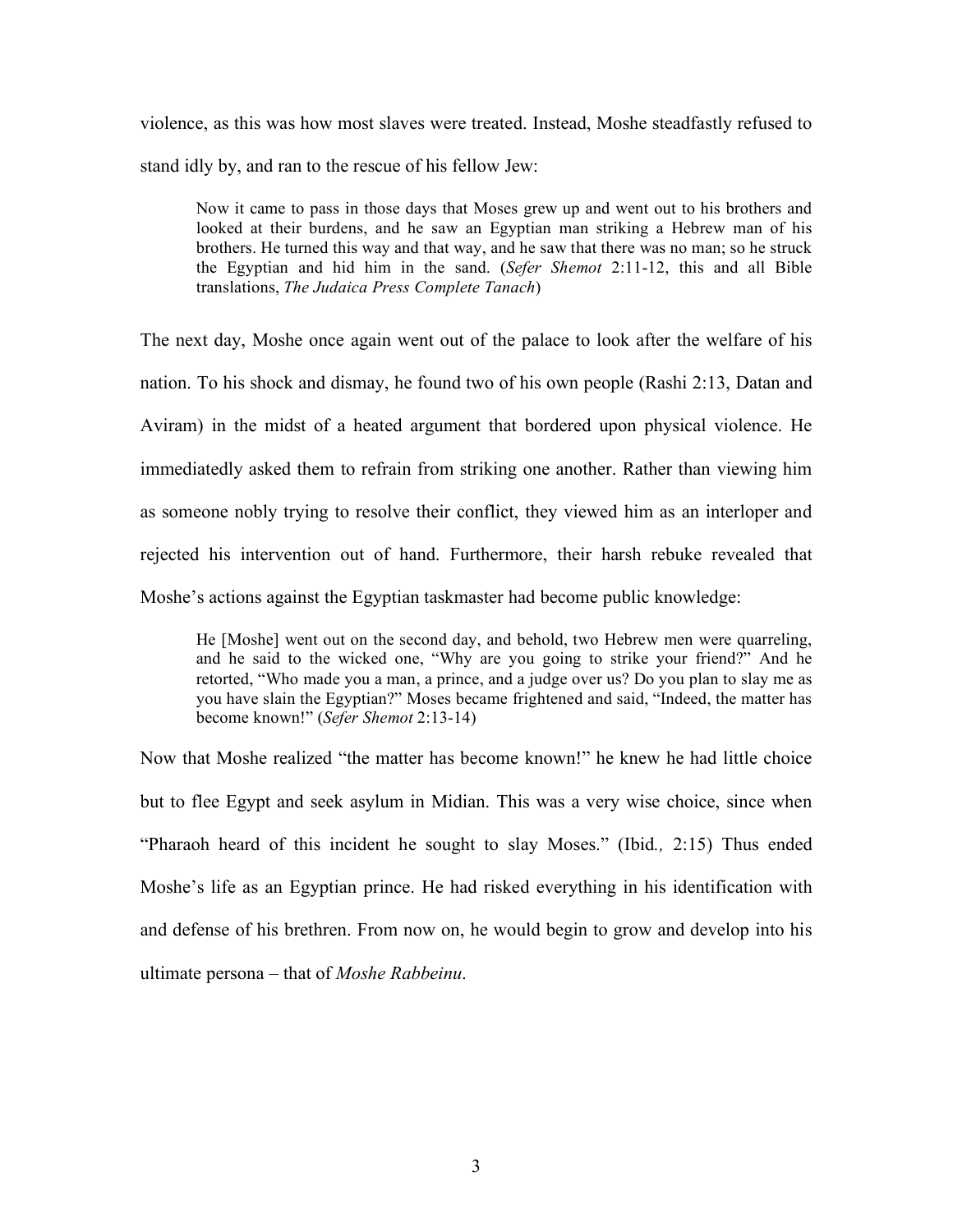It is at this point that Moshe's focus expanded beyond himself and his nation and began to encompass the needs of non-Jews. After all, true justice and righteousness knows no national or ethnic boundaries:

… so Moses fled from before Pharaoh. He stayed in the land of Midian, and he sat down by a well. Now the chief of Midian had seven daughters, and they came and drew [water], and they filled the troughs to water their father's flocks. But the shepherds came and drove them away; so Moses arose and rescued them and watered their flocks. (Ibid*.,*  15-16)

Herein we see that Moshe has completed another crucial step in becoming a leader *par excellence*: At first, he changed himself and refused to be corrupted by the life of a palace prince. Next, he grew in his love and devotion to his nation, his fellow Jews. Thus he saved Shulamit bat Divri's husband from all but certain death, and sought to bring ethical behavior to Datan and Aviram. Now, in a true test of his moral rectitude, he demonstrated his desire for universal justice and fought to protect the non-Jewish daughters of the chief of Midian. With righteousness, conviction of purpose, alacrity, and bravery, Moshe arose as a true representative of the *Ribono shel Haolam* (the Master of the Universe).

With G-d's help, may we have the will, desire, and wisdom to emulate *Moshe Rabbeinu* and the Chafetz Chaim. May we be blessed with understanding the far-reaching impact of our actions, and strive to develop positive changes in ourselves, our nation, and ultimately, our world. *V'chane yihi ratzon*.

Shabbat Shalom